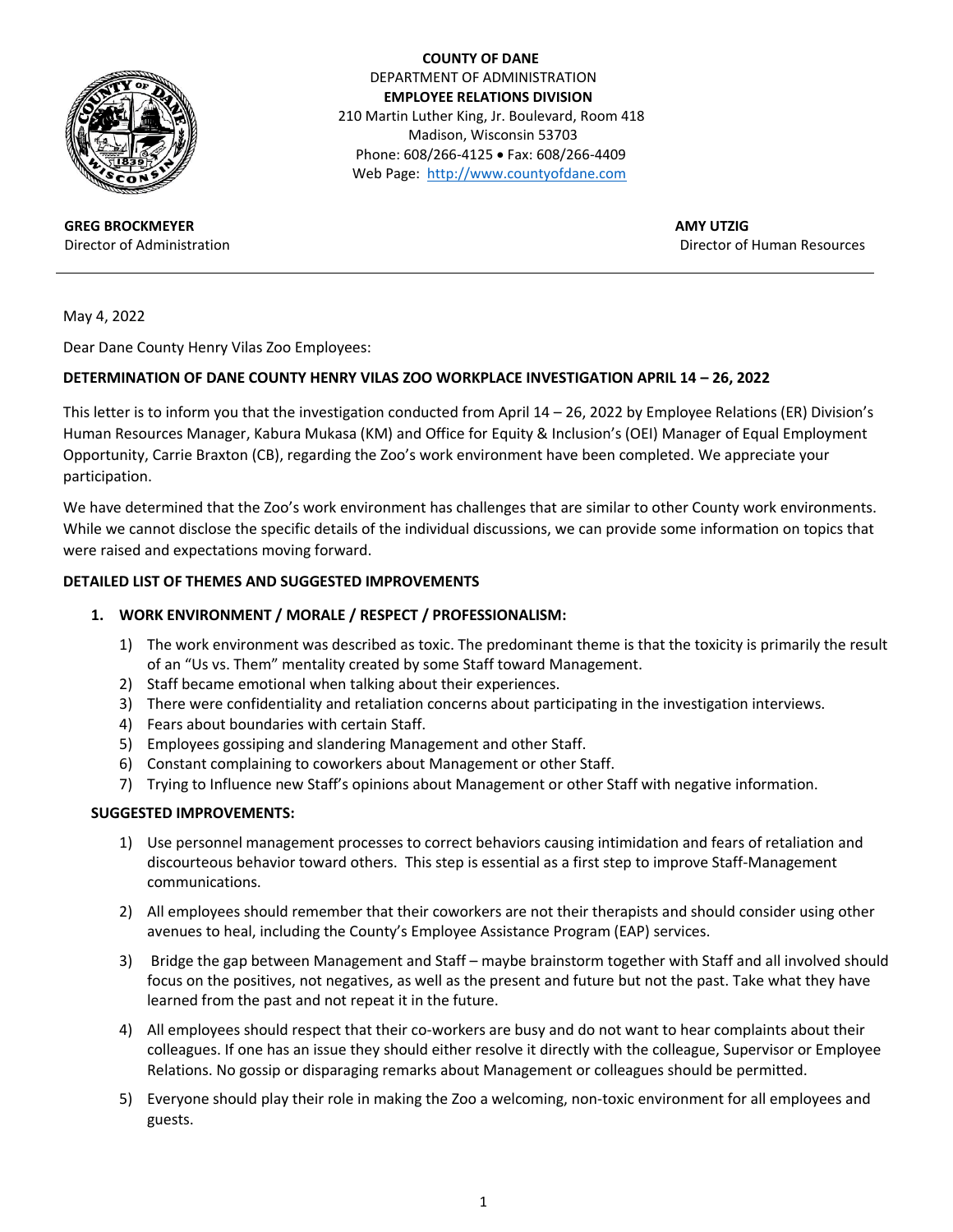- 6) All employees are expected to treat each other professionally and respectfully and to follow all Civil Service Work Rules, Section 4, *Personal Actions and Appearance* in the Administrative Practices Manual. Examples of prohibited conduct include but are not limited to:
	- A. Threatening, making false or malicious statements concerning other employees, supervisors, officials or the County.
	- B. Failure to exercise good judgment or being discourteous in dealing with fellow employees or the general public.

## **2. EMPLOYEE GROUP (EG) REPRESENTATION:**

- 1) Several Staff do not feel well-represented by current Employee Group (EG) 65 leadership due to the divisive, disrespectful, disparaging, acrimonious tone and manner of the communications towards Management in written and verbal communications during group presentations which takes away from what may be legitimate serious employee concerns that need to be addressed.
- 2) Some employees have either not joined, have stopped paying dues or want to stop but are afraid of intimidation or retaliation.
- 3) Staff who have experienced prior EG 65 leadership over the years commented that there wasn't the "Us (EG members) versus Them (Management)" mentality and they felt well represented. Several Staff and Management felt that continuing the "Us vs. Them" message plays a large role in making the Zoo a toxic environment for all.

## **SUGGESTED IMPROVEMENTS:**

- 1) Per Dane County Ordinance Chapter "18.06 EMPLOYEES RIGHT TO SELFORGANIZATION. (1) Subject to state law, and pursuant to Wis. Stats. 111.70, all employees shall have the right of self-organization and the right to form, join or assist labor organizations to bargain collectively, through representatives of their own choosing and to engage in lawful, concerted activities for the purpose of collective bargaining or other mutual aid or protection, and such employees shall have the right to refrain from any and all such activities . . . . (3) All employees, within an employee group, shall also have the right, without interference, restraint, coercion or domination, of self organization and to form, join or assist in the creation and maintenance of one employee group's representative, that is not a labor organization and that does not collectively bargain, for the purpose of engaging, as interested stakeholders(s) . . . . (4) All employees, within an employee group, shall also have the right to refrain from any and all such activities including the expectation of any aid, assistance or representation that an employee group's representative provides to its members. . . ."
- 2) If they are comfortable doing so, employees should talk to their EG leadership and voice their concerns. They can follow their EG policy for resolving issues.
- 3) If employees are concerned about intimidation or retaliation, they can consult with Employee Advocate Manager, Shannon Maier.

## **3. COMMUNICATIONS AND TRANSPARENCY – MANAGEMENT AND STAFF:**

- 1) Tying all Zoo departments' Action Plans to Zoo's Mission and Vision statements.
- 2) Return to All Department meetings where all Staff and Management get to share what each department's doing, see how their departments are inter-related and how they can better work together.
- 3) Zoo Managers viewed by Zookeepers (Keepers) as a hurdle to communications, where they feel their requests may not be getting to the decision-makers – Senior Management.
- 4) Animal welfare/care emails sometimes not responded to timely by Management.
- 5) Some Zoo Staff should get out of individual comfort zones and interact with zoo guests they appear reluctant to interact with children and/or adults.
- 6) Senior Management should walk around the Zoo more often to interact with Staff and guests and not just sit in the Administration building.
- 7) Staff should greet and interact with others who are not in their same unit/department Some Zoo Staff feel isolated and ignored by other departments' Staff.
- 8) Some Staff ostracize or ignore new or current staff new staff feel unwelcome.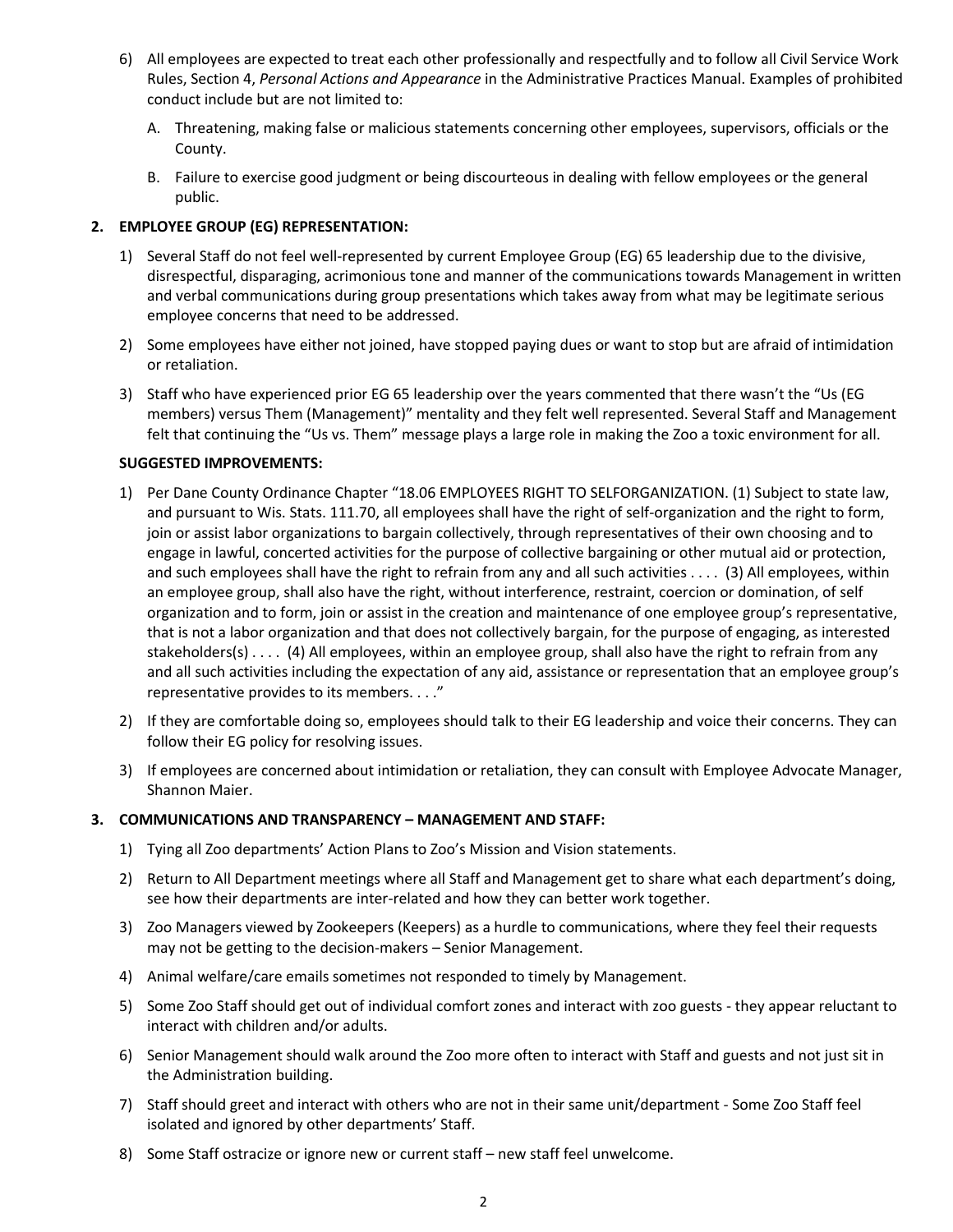#### **SUGGESTED IMPROVEMENTS:**

- 1) Management should openly and honestly share information with Staff about why their suggestions are not being implemented, to whatever extent possible without breaking confidentiality or County policies.
- 2) Determine a better method to enable more timely responses via email or other modes of communication.
- 3) All Staff and Management are responsible for communicating cordially and respectfully with all others, and helping coworkers and guests feel welcome.

## **4. VALUING ALL EMPLOYEES AND THEIR INPUT IN SOLVING WORK-RELATED ISSUES AND ENHANCING THE ZOO ENVIRONMENT:**

- 1) Management should involve Zookeepers in animal welfare information gathering and heed their suggestions during Management's decision-making.
- 2) Encourage Zookeeper input to better utilize their wealth of past and present experience at HV Zoo and other different zoos nation-/world-wide where they have worked. This is also important because they know their animal specialties and bring valuable perspectives to the conversation that can prevent mishaps.
- 3) Encourage all Zoo Staff to share their ideas with Management.

## **SUGGESTED IMPROVEMENTS:**

- 1) Management in the various Zoo departments should involve their various Staff in information gathering and suggestions on how to better run their programs and processes.
- 2) Allow Staff to be heard, without being made to feel incompetent.

## **5. MANAGEMENT / SUPERVISION / WORK RULES AND EXPECTATIONS:**

- 1) Management should provide more structure/direction regarding work responsibilities or expectations.
- 2) Management should ensure all their Staff have the tools and resources to succeed in their jobs.

### **SUGGESTED IMPROVEMENTS:**

- 1) Need more consistency with rules. Leadership should create processes and procedures to be followed. This should include job-training processes and procedures, Office standards and operational procedures, so that all employees are aware of and follow the same rules. This will eliminate the feeling that some individuals are receiving preferential treatment.
- 2) Management should ask their Staff how they like to be managed and what they need to perform better some may need overview while others need more detailed structure; e.g., they may want a checklist of things to do.

### **6. WORK ATTENDANCE:**

1) Poor employee work attendance or absenteeism affects coworkers. When employees are absent from work, their coworkers have to do their tasks. They feel overworked, it takes away from their own tasks, as well as the opportunity to cross-train others (e.g., if the absent employee is supposed to be doing the cross-training, or the back-up is supposed to be cross-training other Staff in their position). This affects employee morale, leads to illwill, hinders the advancement of those who are supposed to learn new skills, and is also detrimental to animal welfare and the Zoo. It also affects the other Zoo department Staff and programs if they are interacting or dependent on one another.

### **SUGGESTED IMPROVEMENTS:**

1) Follow the County's Attendance and Leave policies. When possible, be mindful of co-workers who have to backup for you and schedule things like appointments at a time that is least disruptive.

## **7. EMPLOYEE PERFORMANCE EVALUATION AND DISCIPLINE:**

- 1) Staff perception that some Staff and Management are not disciplined equitably. Be consistent hold all employees – Management and Staff - to the same disciplinary standard and provide, and equal/similar discipline to Management and Staff for comparable situations.
- 2) Historical focus rather than forward-looking focus by staff and management on animal welfare and staff mistakes.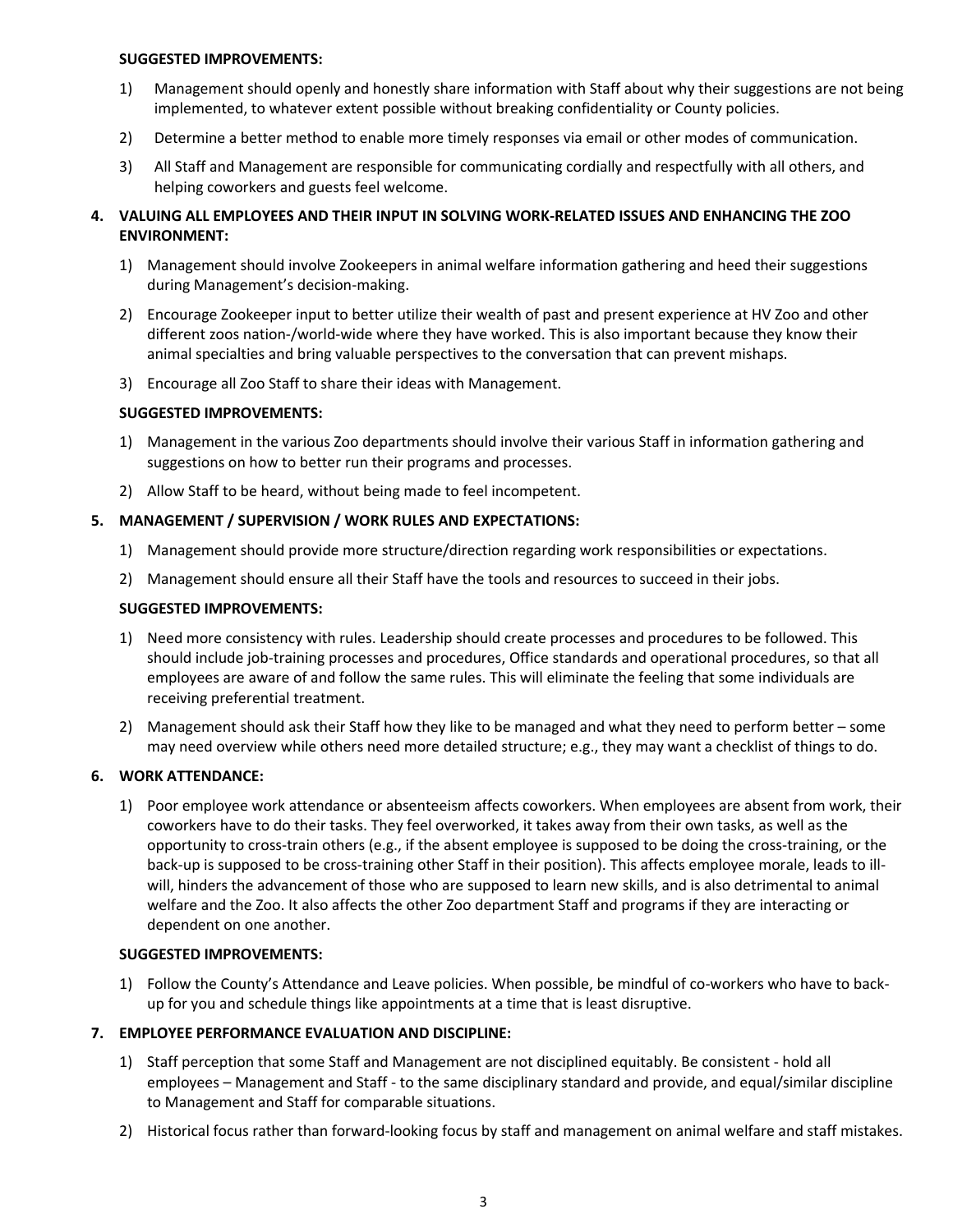- 3) Performance appraisals are too generic and not customized to the Zoo work environment (e.g., various departments, so that evaluations are relevant.)
- 4) Equal Expectations for Back-up Staff they should perform all the duties they are acting as back-up for and not just do the minimal amount of work.

### **SUGGESTED IMPROVEMENTS:**

- 1) **Documentation:** Document the disciplinary procedures taken for all employees within the Zoo and in the individual Zoo departments to ensure consistency in discipline and that Managers in different departments are not disciplining their employees differently than others.
- 2) **Focus on Present & Future, Not Past:** Management and Staff need to be forward-looking; everyone gets a clean slate no longer looking at the past to blame others or expect that past behavior is going to be repeated in the present and future. Allow all to change and improve. Determine what resources (e.g., training, tools, etc.) are required for all Staff and Management to succeed and excel in their jobs, animal welfare to flourish and guests to feel welcome.
- 3) **Staff Misconception that Staff /Management Not Disciplined Equitably:** Staff should understand that sometimes they do not have all the information when a coworker or Manager is going through the discipline process because that information is confidential and per County policy, no personnel actions are shared with complainants. Additionally, sometimes, Staff might hear only the details the complainant wants to share with them, omitting other crucial details that may have led to the discipline. For times when Management may have disciplined Staff inappropriately, they too are disciplined with the same confidentiality rules followed for their situation as well.

## **8. DISPARATE TREATMENT AND EMPLOYEE FAVORITISM BY MANAGEMENT:**

1) Some Managers appear to favor some Staff over others, as seen in job assignments, ease of approving their requests, etc.

## **SUGGESTED IMPROVEMENTS:**

- 1) Provide all Staff equitable (fair and impartial) treatment all Staff should experience the same equitable treatment in rules expectations, training approvals, required responsibilities/tasks, etc.
- 2) All Zoo employees should be provided with the tools and resources they need to be on equal standing as their counterparts/coworkers.)

## **9. DIVERSITY, EQUITY, ACCESS AND INCLUSION (DEAI) EDUCATION AND ACTIVE PRACTICE FOR AND BY ALL MANAGEMENT AND STAFF:**

- 1) Zoo Management and Staff feel they need to do better in this area.
- 2) Past and present DEAI Committee members conducted research and made valuable contributions that need to be followed up on.
- 3) Some Managers and/or Staff exhibit micro-aggressions (i.e., definition: "a statement, action, or incident regarded as an instance of indirect, subtle, or unintentional discrimination against members of a marginalized group such as a racial or ethnic minority.")

### **SUGGESTED IMPROVEMENTS:**

1) The Zoo's DEAI Committee will team up with the County's Office of Equity and Inclusion and Employee Relations to determine how to make the DEAI Committee more effective and help the Zoo succeed in it's DEAI efforts with employees and guests.

## **10. RECRUITMENT AND RETENTION OF STAFF OF COLOR:**

- 1) The Zoo is sorely lacking in Staff of Color.
- 2) The Zoo has a problem of retaining Staff of Color.

### **SUGGESTED IMPROVEMENTS:**

1) Management should make a concerted effort to recruit Staff of Color that are representative of the Zoo clientele/ guests served.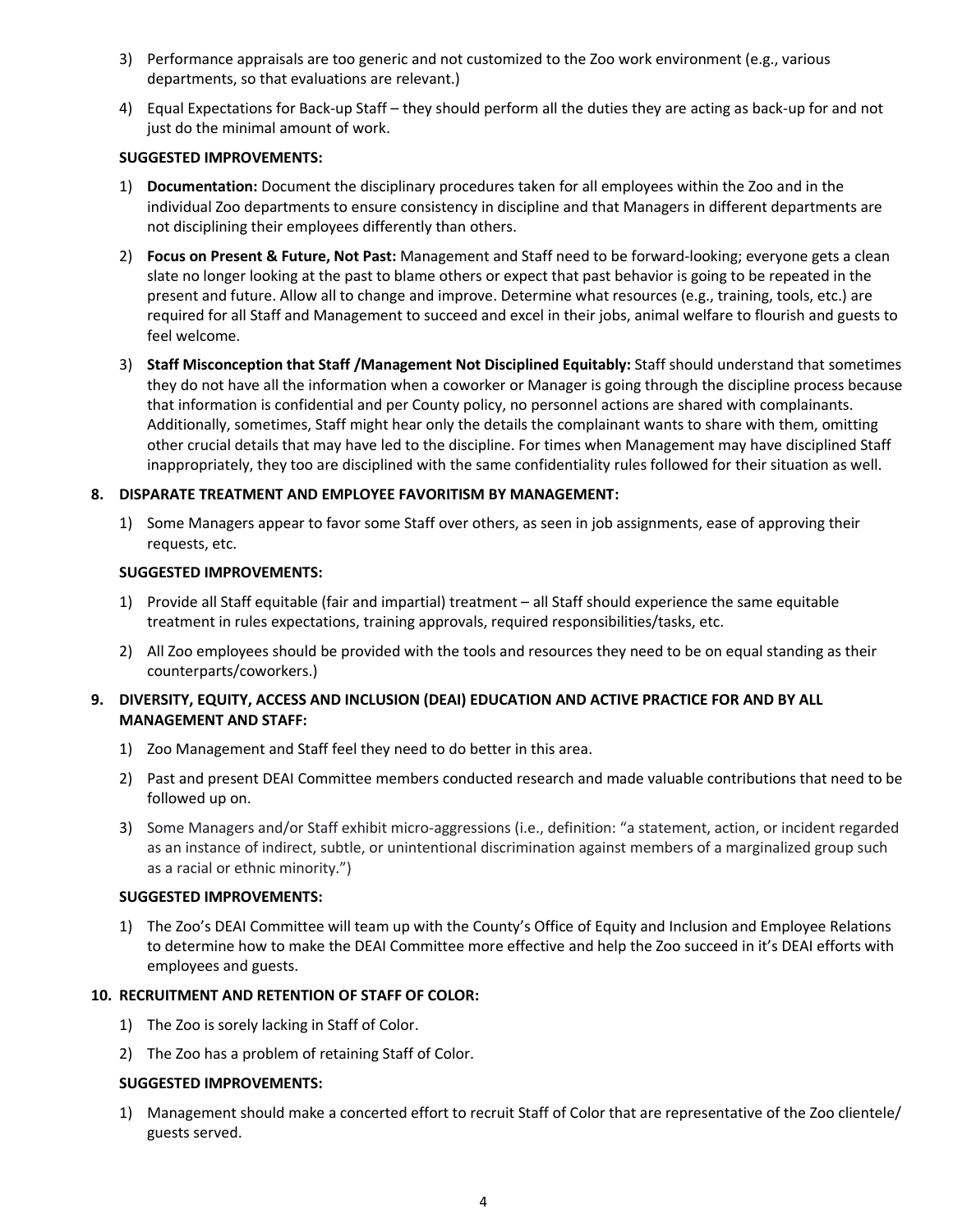- 2) Advertise Zoo positions on diverse professional sites like the Association of Minority Zoo & Aquarium Professionals and the Minorities in Aquarium & Zoo Science.
- 3) Work with the County's Diversity Recruitment Specialist.
- 4) Make presentations to schools Elementary, Middle and High Schools throughout Wisconsin with particular focus on locations which have higher People of Color populations.
- 5) Determine which other Colleges/Universities to partner with apart from just UW Stevens Point's Zoo Science Internship program which provides only Caucasian students.

## **11. DISCRIMINATION, HARASSMENT, BULLYING AND RETALIATION:**

- 1) All Zoo employees (Staff and Management), should be able to experience a workplace that is free from any form of discrimination, harassment, bullying and retaliation.
- 2) Some in Management and/or Staff make insensitive, sexist, and racist comments.

## **SUGGESTED IMPROVEMENTS:**

1) Employee Relations and Office of Equity & Inclusion can provide coaching and training to Zoo Management and Staff on these issues.

## **12. ANIMAL WELFARE COMMITTEE:**

- 1) Apparent conflict of interest because the individuals heading the committee are also the decision-makers who have final say on what can and cannot be done for the welfare of the animals.
- 2) Some committee members not feeling heard and therefore stepping down.

## **SUGGESTED IMPROVEMENTS:**

1) Research Zoo industry best practices in terms of the representative members of Animal Welfare Committees (what areas do they usually represent, e.g., Zookeepers, Managers, Financial Analyst, etc.) and other items to consider.

### **13. EMPLOYEE TRAINING AND DEVELOPMENT:**

- 1) Provide adequate training to all new and current Staff. Some Staff have received minimal training while others who have been hired not long after them have received much more training.
- 2) Sometimes Staff do not understand why they are being denied training/development opportunities.
- 3) Sometimes Staff do not understand why they cannot be trained in other specialty areas.

## **SUGGESTED IMPROVEMENTS:**

- 1) New Employee Orientation (NEO) and Training provide well-rounded NEO where employees are introduced to all departments, learn about the Zoo's Mission and Vision statements and how the individual's work ties in not only to their unit but also all other departments.
- 2) Provide adequate cross-training to all employees so that coverage is not an issue due to employee absenteeism.
- 3) Explain to Staff why they are not receiving training they have requested.

## **14. WORK-LIFE BALANCE FOR MANAGEMENT AND STAFF:**

- 1) Staff and Management want to experience a healthy work-life balance. Sometimes their personal time is interrupted by Management when they are not on-call or in non-emergency situations which can wait.
- 2) Staff seeking more consistency with scheduling some Staff are forced to work on holidays and weekend and would like to have a holiday and/or weekend off.

### **SUGGESTED IMPROVEMENTS:**

1) When not On-Call or during non-emergency situations, Management should allow all employees (Staff and Managers) to be off-line (phone/computer) and do not call or send them emails and texts expecting them to respond. **NOTE:** Management and Staff may be required to share communications e.g., texts/emails/voicemails with Employee Relations to determine if this rule is being followed and whether or not the communications are bordering on harassment.